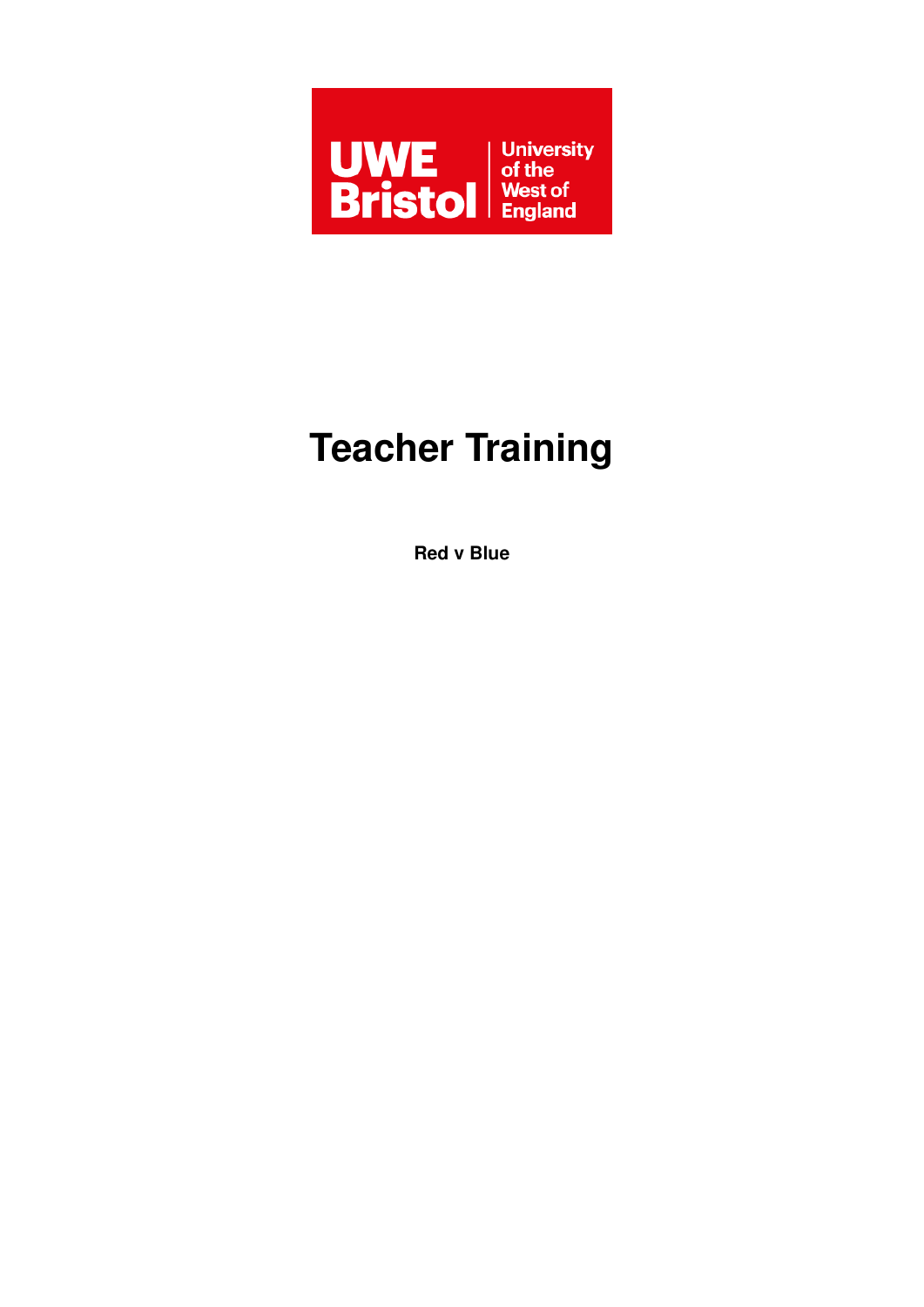| <b>Contents</b> |
|-----------------|
|-----------------|

|                                    |     | 1 Introduction  | $\mathbf{2}$ |
|------------------------------------|-----|-----------------|--------------|
|                                    |     | 2 Prerequisites | 3            |
| <b>Implementation example</b><br>3 |     | 4               |              |
|                                    | 3.1 |                 |              |
|                                    |     |                 |              |
|                                    |     |                 |              |
|                                    |     |                 |              |
|                                    | 3.5 |                 |              |
|                                    |     |                 |              |

## **[4 Comments](#page-8-0) 8**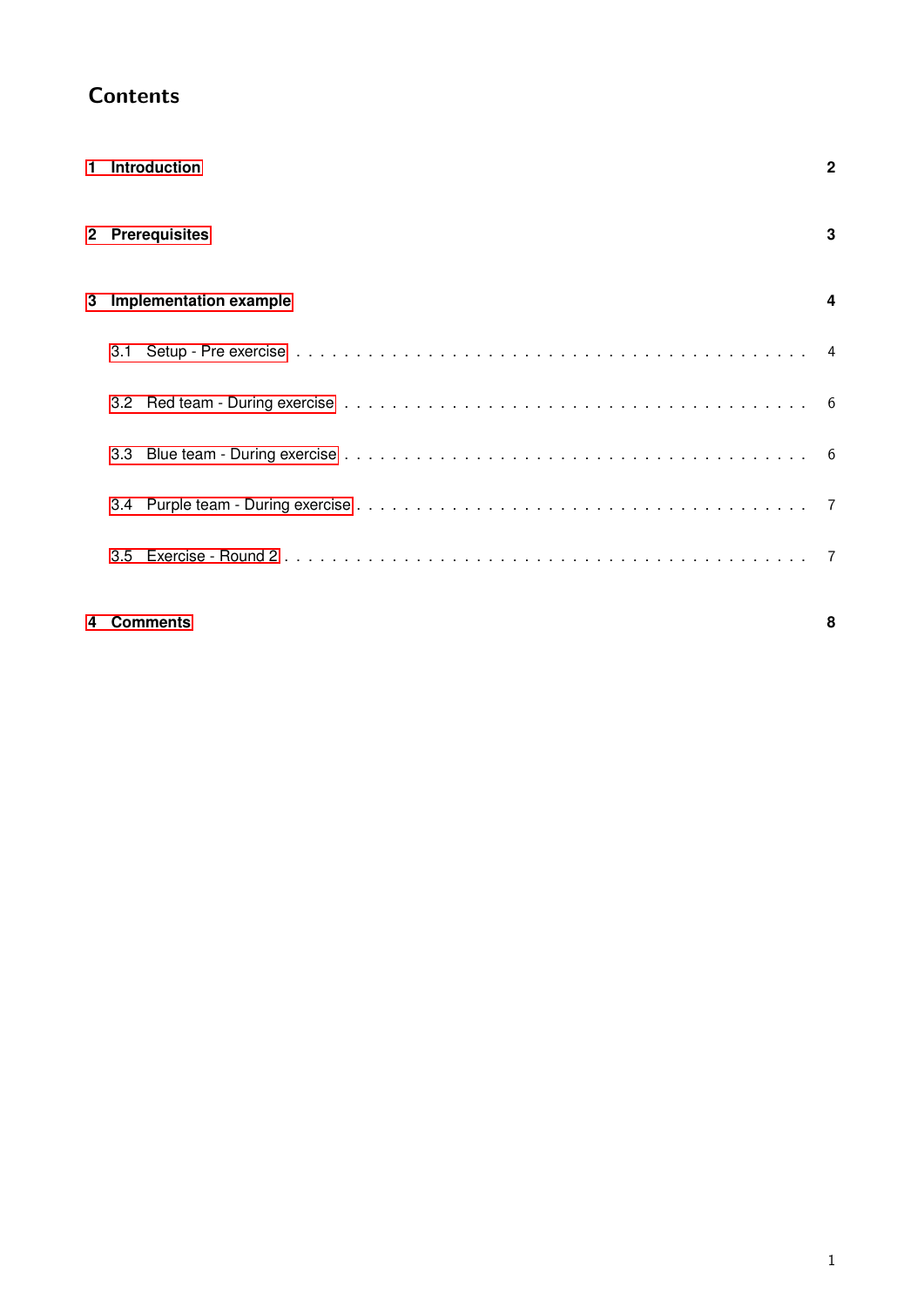# <span id="page-2-0"></span>1 Introduction

The concept behind this demo was to highlight to teachers both the importance of looking at cyber security exercises from a red, blue and purple team(s) perceptive as well as to showcase how a to get started with an exercise format that would make use of all 3 elements.

This exercise would have students split into 2 (or 3) groups, red or blue, with an optional third group, purple. The first thing to discuss are the key concepts that these groups or teams cover:

- Red team This is the offensive cyber security team. They will play the role of attackers or penetration testers. Their goal is to manage to exploit vulnerabilities on the target.
- Blue team This is the defensive cyber security team. They will play the role of a SoC (Secure Operations Centre). Their goal is to prevent or frustrate the red teams attacks and mitigate or patch the vulnerabilities which the red team are exploiting.
- Purple team (optional) This is team can be considered optional, but have been successfully used in one implementation of this exercise by a school. They play a management role, directing the efforts of both red and blue, to make sure that neither stray beyond the confines of the exercise (only attack directed services, ports etc) and are their to help those that struggle to keep up with the pace of the exercise (provide hints in regards to ports being attacked, potential mitigation plans etc).

The ultimate goal would be to have the students work in at least the red and blue teams once, allowing them to work as both attackers and defenders. The purple team would be ideally suited to more advanced students, providing an exercise that works for multiple target student groups. Beyond exposing students to, and getting them familiar with, basic attack and defence cyber security skills,the exercise can be further expanded upon to include report writing and organisational / management skills (for the purple team).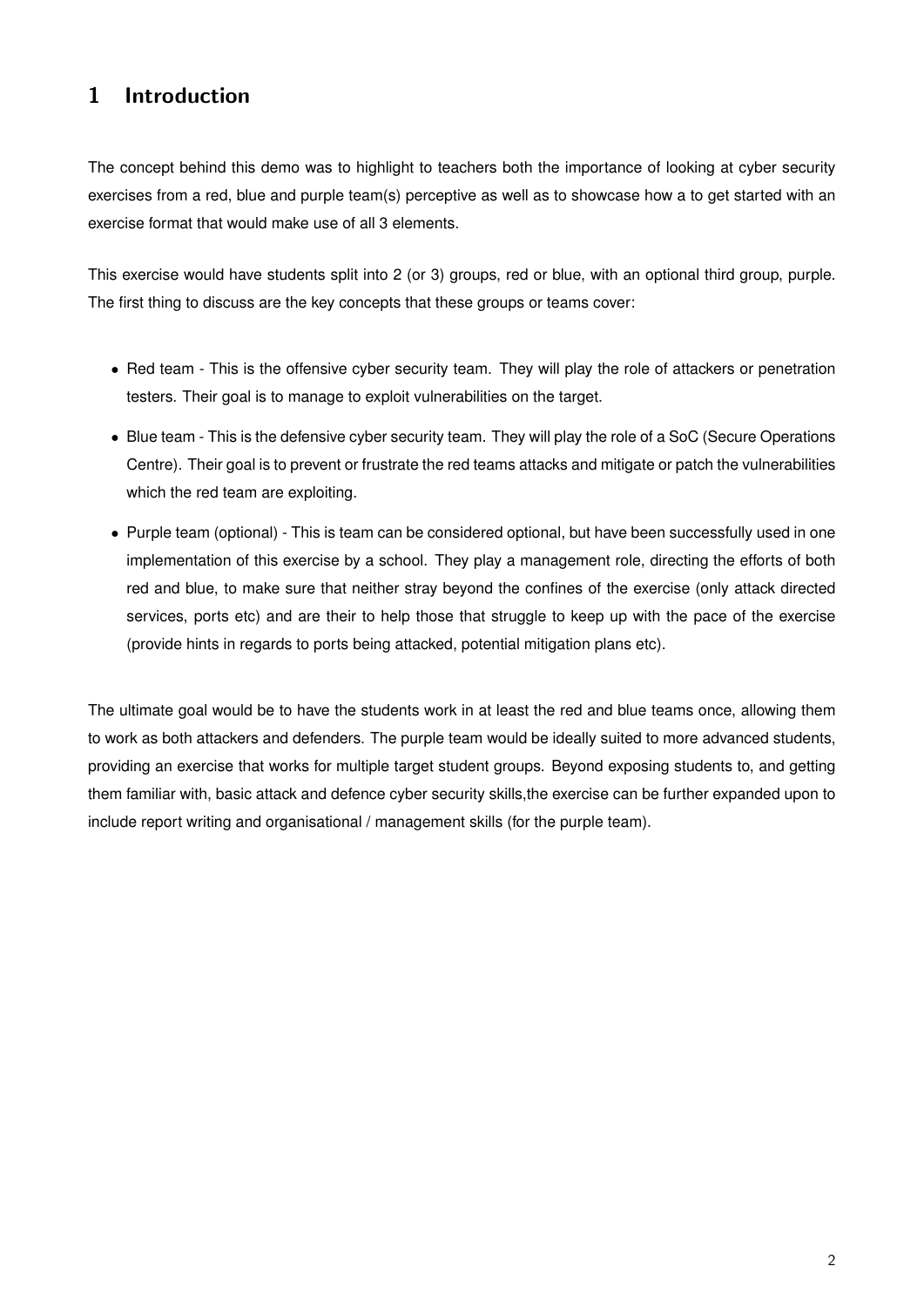# <span id="page-3-0"></span>2 Prerequisites

For the purpose of this exercise the following resource will need to be made available:

- Attack machine(s) This can be a Virtual Machine (VM) or a dedicated machine (or a VM on a dedicated machine) - It should have sufficient software to facilitate the red teams efforts to enumerate, attack and exploit vulnerabilities on the target machine. We recommend either [Kali](https://www.kali.org/get-kali/#kali-virtual-machines) or [ParrotOS,](https://www.parrotsec.org/download/) both of which come pre-loaded with penetration testing aimed software and can be run inside VMs.
- Target machine(s) This will **need** to be a VM as it will be under active attack and exploit by the red team. We recommend [Metasploitable](https://information.rapid7.com/download-metasploitable-2017.html) - Either 2 (Linux) or 3 (Windows). These are purposefully vulnerable machine, designed as entry level platforms for attacking. They come with multiple open ports and services which can be exploited, as well as multiple, pre-existing, online guides on how to both attack and harden (defend) them $1$
- Monitoring machine(s) These can be standard Windows or Debian machines, as long as tey have at leats got the ability to monitor traffic on them (tools such as Wireshark). The blue and / or purple team would use these teams to monitor network traffic and try to identify enumeration of ports by the red team, as well as attacks in progress. They can then use this information to head of attacks or identify ports and protocols under attack (and therefore need securing).
- Blue attack machine(s) (Optional) It is also feasible to have at least one of these machines be the same as or similar to the red team attacking machines. This would allow the blue (or purple) team to carry out "in house" attacks against the target to try and head of the red team. This means that both the blue and red team are able to carry out offensive cyber security exercises in tandem and is representative of real world working practices (in house penetration testing, security audits etc).

<span id="page-3-1"></span><sup>1</sup>https://akvilekiskis.com/work/metasploitable/index.html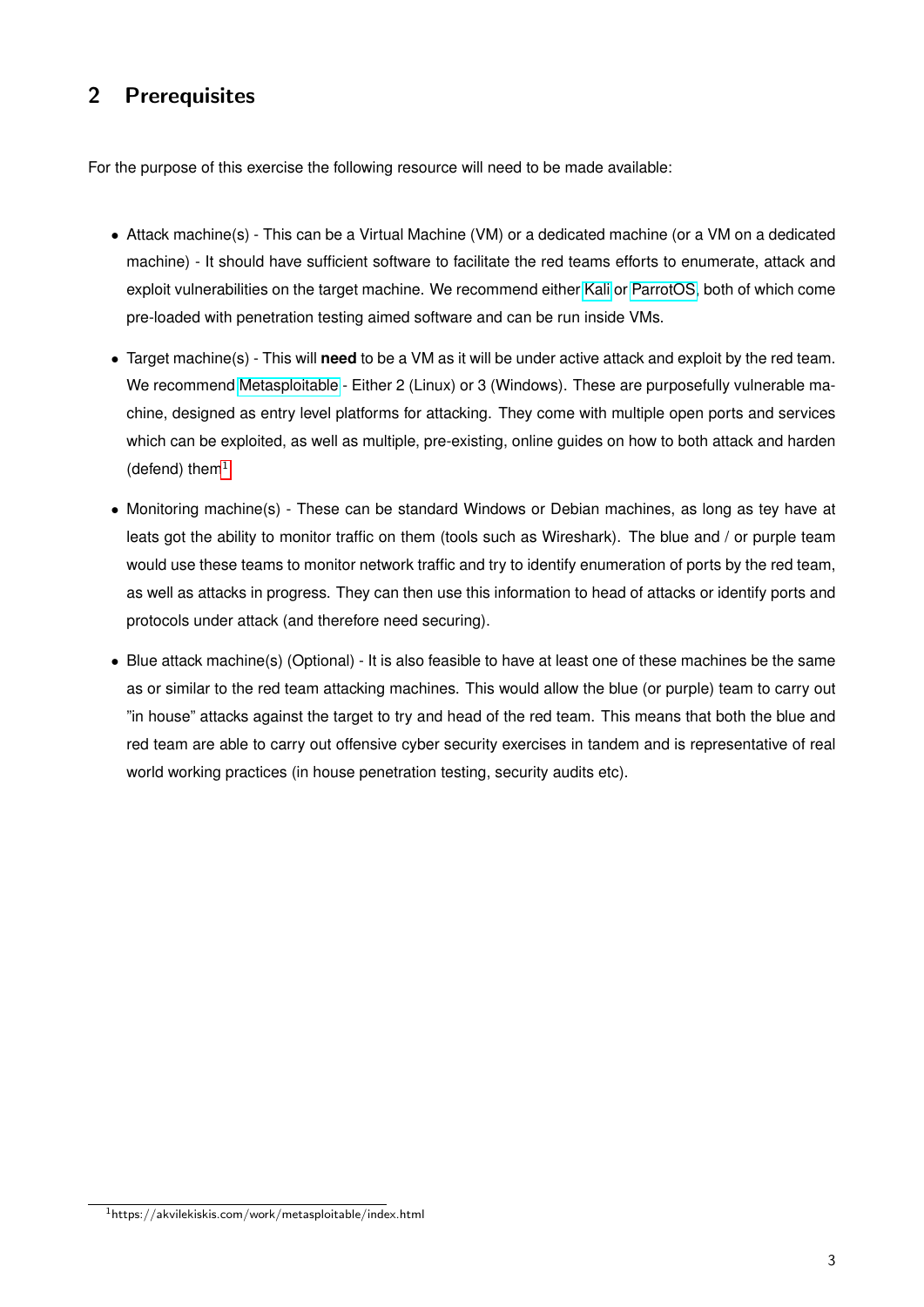## <span id="page-4-0"></span>3 Implementation example

Here we will break down an example setup, covering student splits, example tasks and allocation of points for both teams.

If we assume a group of 20 students, we would have 8 each on the red and blue teams and 4 on the purple team. This is under the assumption that the 4 purple students are of the same year / skill group as the others but more advanced. However the same could apply if it was 16 students from 1 group and 4 from another.

We will not cover the setup of the machines as this will differ depending on the network and resources. We assume that all machines (attacking, target and monitoring) are on the same closed network, with no external internet access.

## <span id="page-4-1"></span>3.1 Setup - Pre exercise

We advise teachers (and / or purple team members) setup the target and at least one attacking and monitoring machine in advance to ensure that they can scan and attack the machine with no issues, as well as making sure that the traffic is visible on the monitoring machine.

It will also allow the open services and ports to be known in advance. This can then be used to collect information on them (using open source guides here if needed) and to also categorise services or ports into those that are going to be used in the first or second run of the exercise (see *Exercise - Round 2*, for more details). Once the network setup has been tested and the services identified and grouped the last thing to do would be to brief the teams.

The red team would be told that they are attacking, given the following information:

- The target IP
- The ports and protocols they are allowed to attack
- That the blue team will be working to stop them

The blue team would be told that they are defending, given the following information:

- The target IP
- The ports and protocols they are red team are allowed to attack / they need to focus on
- That the red team will be attacking and they need to stop them
- Login credentials for the target machine so they can access the machine to patch / mitigate the attacks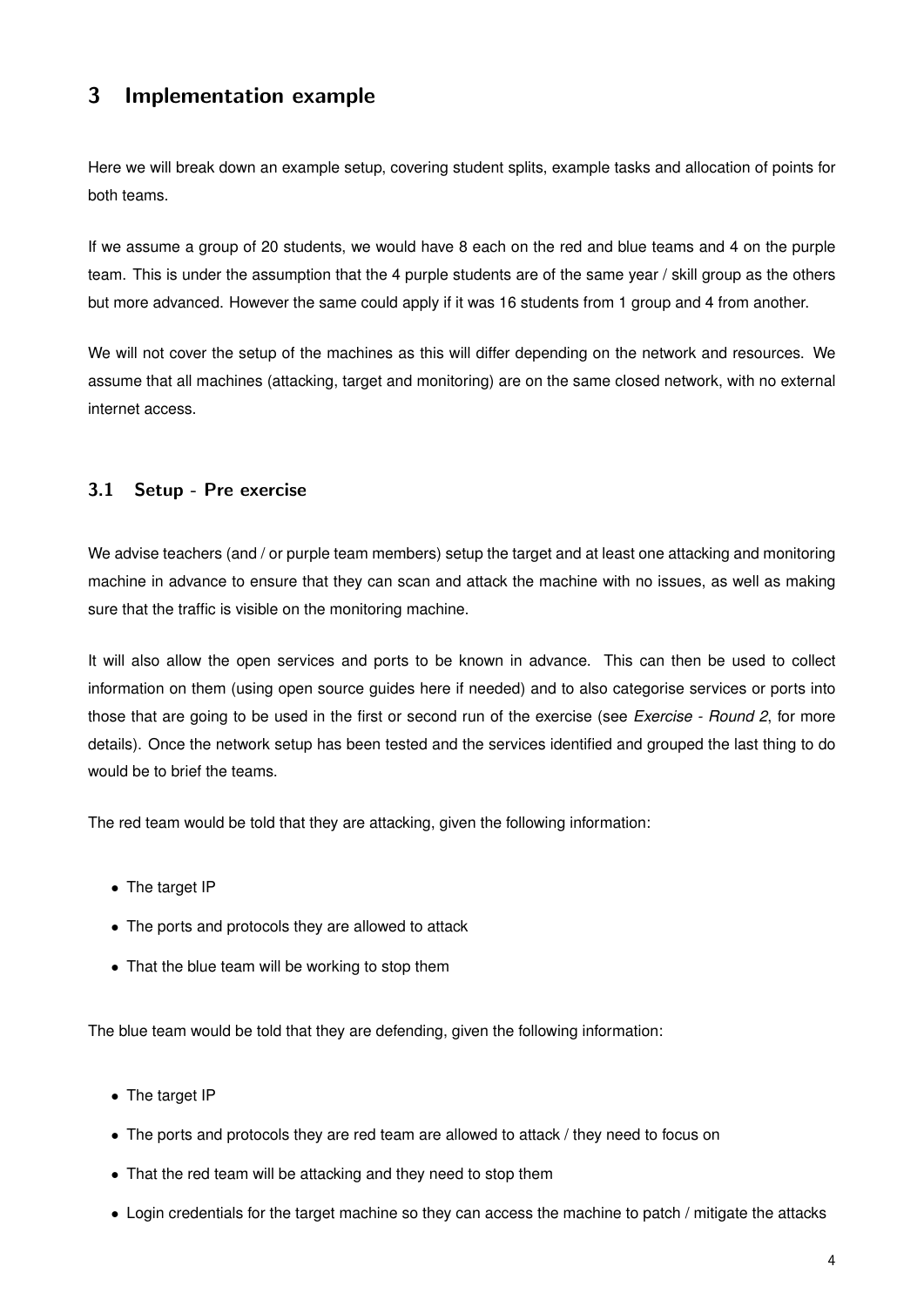• That they will have access to monitor machines (optionally also their own attacking machines)

The purple team would be told that they are managing both teams, given the same information as both red *and* blue team, as well as, who is on what team and any appropriate material for attacking or defending (e.g. attacking or defending guides, such as the one linked above).

This information can be given in advance of the exercise and could then be used as a lead in to lessons that will ultimately build up to it, such as network monitoring (which will be utilised during the exercise).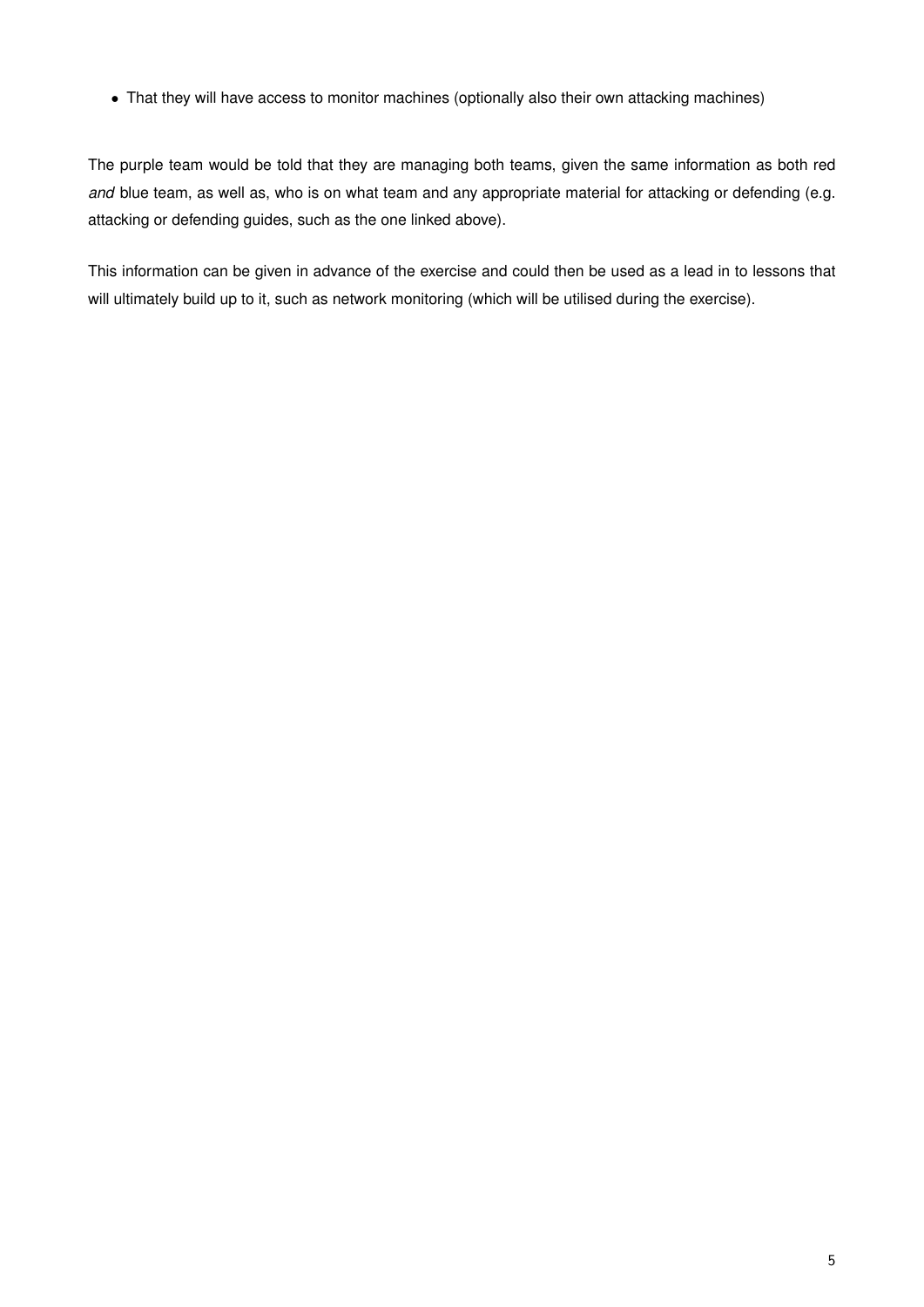#### <span id="page-6-0"></span>3.2 Red team - During exercise

During the exercise the read team will seek to identify the open and vulnerable services on the target machine, using tools such as nmap:

#### **INSERT EXAMPLE SCREENSHOT HERE**

Once they have identified the open ports they will need to look at potential attacks or exploits. Assuming no internet access this can be through tolls pre-build on the attack machine(s), such as searchsploit, or through material made available to them by the teacher(s) or purple team. This can be through direct instruction (port x can be exploited by doing...) or by including the exploits in a larger corpus of material that is made available to them so that they have to research it themselves.

Assuming they have identified both the vulnerability and exploit they would then seek to actively exploit it and gain access to the target and provide evidence of their exploit, this can be screenshots of by simply making a teacher or purple team member aware and showing a live demo. AT this point the red team (or individual member) would be given a point or points.

#### **INSERT EXAMPLE SCREENSHOT HERE**

From here there are multiple options depending on the scope and scale of the exercise, that member of the red team may then have to do a write up (taking them out of the active exploit group, giving others a chance if resources are limited) or they may simply then be free to carry on searching for more exploits / points.

#### <span id="page-6-1"></span>3.3 Blue team - During exercise

The blue team should either be directly monitoring the network traffic on the target or be in contact with a purple team member who is. If they identify an increase in traffic (or the purple team advise them of it) they should try and identify the port(s) / service(s) the traffic is aimed at and if possible the nature of the traffic (enumeration, under attack / exploit, brute force attempt, etc). Correctly identifying the traffic could be rewarded with points.

#### **INSERT EXAMPLE SCREENSHOT HERE**

If a service is under attack the blue should attempt to identify the attack and also mitigate it - As with the above we assume no internet access, so they can either be directly instructed or need to carry out research using material provided to them. If they manage to mitigate / patch an issue *before* the red team exploit it, they should get more points (and vice versa).

#### **INSERT EXAMPLE SCREENSHOT HERE**

If the patch is applied after the attack then red team should seek to validate the fix (re-try the original attack)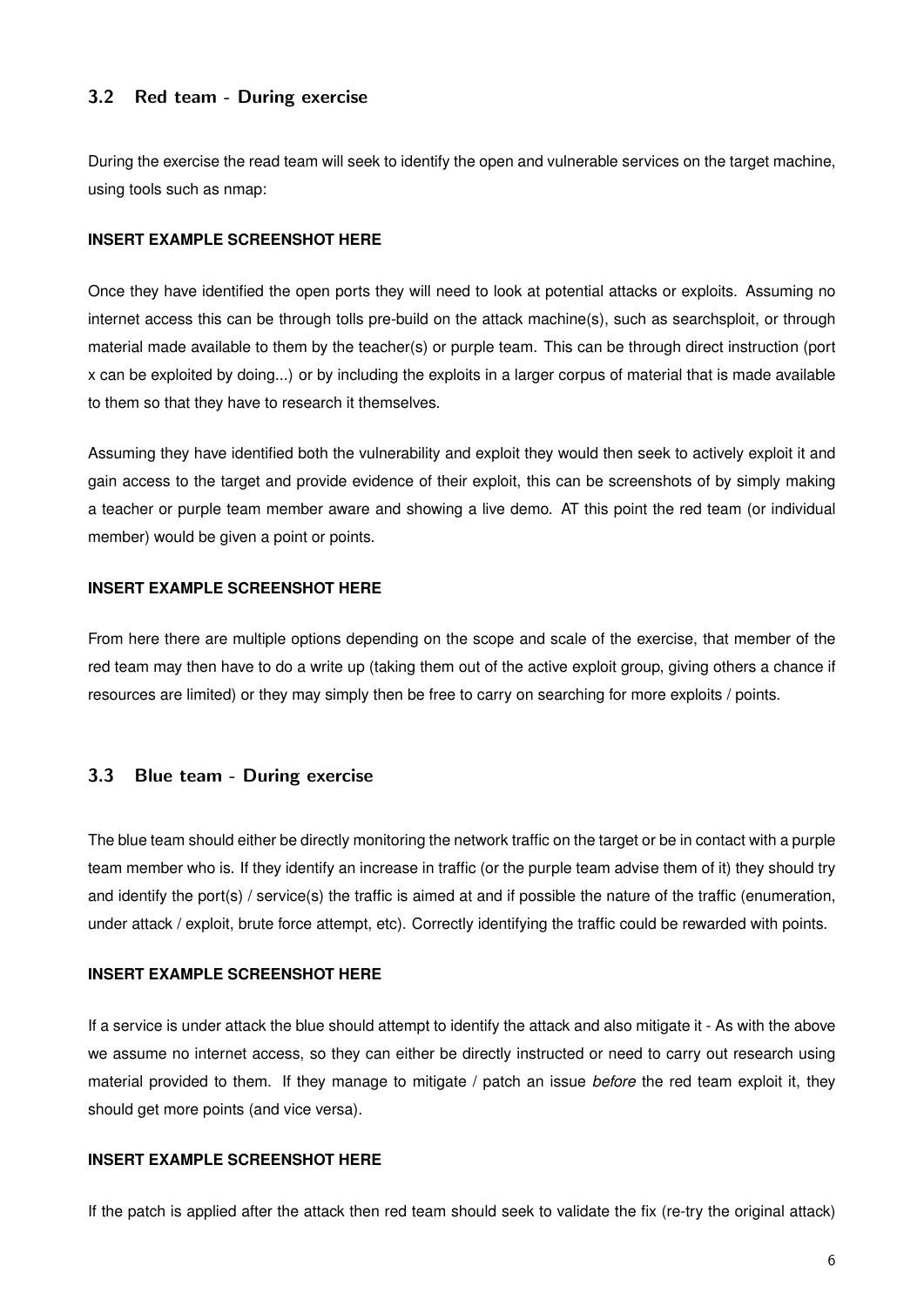under the direction of the purple team. As with the red team there is then scope to pull that member of the blue team from the "hot seat", resource dependent, getting them to write up the attack and defence, while giving others a chance to do the more active roles.

#### <span id="page-7-0"></span>3.4 Purple team - During exercise

The purple team should be able to monitor both the network traffic and the activity of the red and blue team. Their main job is to ensure that no team is too far ahead. For example that the red team are not able to actively exploit all of the target ports and protocols before the blue team is even aware of what is happening. Or that the blue team don't start locking them out of every service / blocking their IPs before they have a chance to do anything.

This should be managed by providing hints on traffic and red team activity to the blue team and by ensure that the red team are made aware of some of the open and exploitable ports on the target.

Purple team are also in charge of managing and keeping track of the point allocations as well as any other tasks (such as write ups etc).

### <span id="page-7-1"></span>3.5 Exercise - Round 2

We would advise that this exercise should be run at least twice - Swapping the red and blue team members round. This will give each student a chance to experience both roles, it can also allow additional students to gain experience working as purple team members.

As such we advise (if using something like metasploitable) that open services and ports are split into two groups, with 1 group used per run of the exercise.

#### **INSERT NMAP SCAN + TABLE BREAKDOWN HERE**

This ensures that students are attacking and defending new ports and services and aren't quickly able to defend or attack known services from the last round.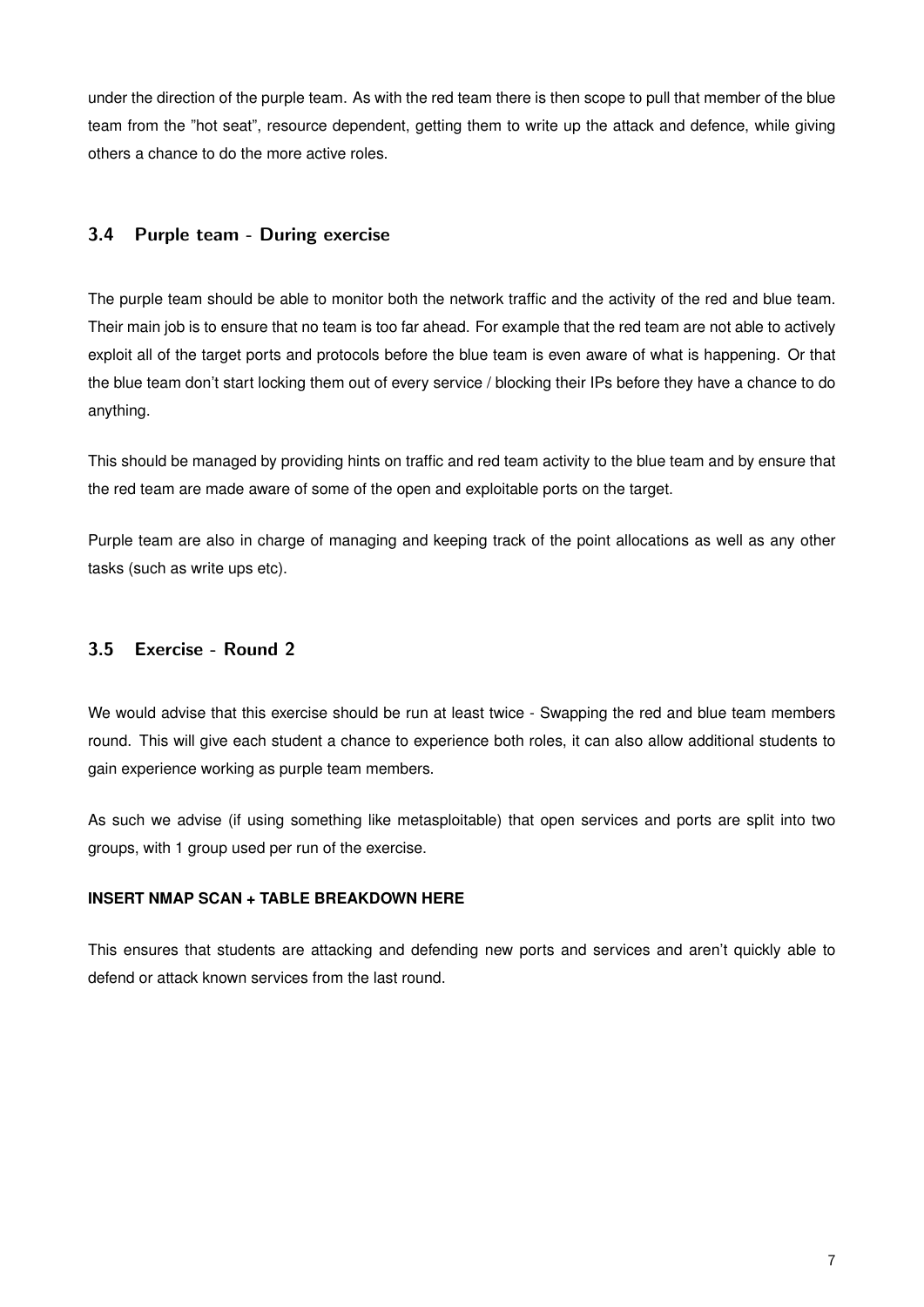# <span id="page-8-0"></span>4 Comments

The ultimate management of this exercise will be dependent on several factors, such as:

- Resource available
- Student abilities
- Time available (prep, lesson plan, implementation, etc)

These notes are here as a guide and should not be considered as strict rules. If some of the concepts covered within here seem suitable, but not all, or the idea of breaking this exercise down into multiple, smaller component lessons and parts is deemed more suitable then we encourage you to make these choices. Ultimately the delivery of the ideas behind this exercise and how best to manage it will be a decision that is best left up to each teacher and / or institution.